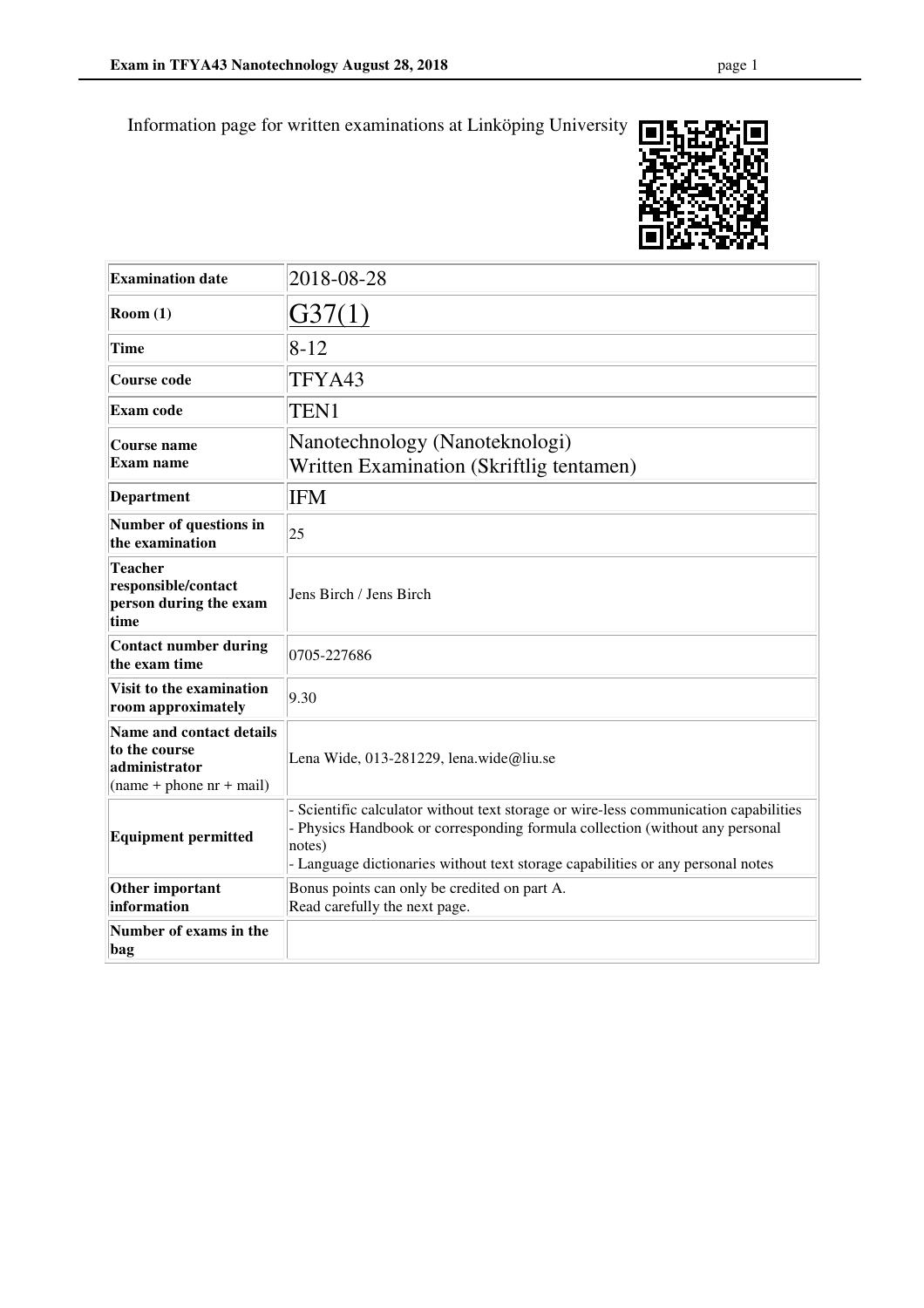# **Exam in Nanotechnology (course code TFYA43)**

#### READ THIS FIRST:

**Take it easy!** Start by reading through the entire exam before starting answering!

- The exam contains of part A, with 15 one-point questions, and part B, with 10 threepoint questions giving a total maximum of 45 points.
- For each passed lecture repetition quiz, you are entitled to credit 1 bonus point on Part A. (The maximum points on part A is still limited to 15.)
- Answers to questions A1-A15 may be given on one sheet of paper or by marking the right answers and handing in the exam.
- Each answer *must* be labelled with the question number. No number  $=$  no points.
- No ½-points will be given. You must *fully answer* the one-point questions in order to get one point.
- The answers to the questions must be presented *as clear as possible*. It is *always* an advantage for the student to explain carefully, define symbols, and present a sketch to support the explanation.
- Conversely, an *unclear* answer may give zero points even if you actually knew it.
- The questions are *not* ranked according to difficulty level.
- Allowed aids:
	- Scientific calculator (no devices with text storage or wire-less communication capabilities are allowed)
	- Physics Handbook or corresponding formula collection (without any personal notes)
	- Language dictionaries (without any personal notes) Digital dictionaries are allowed provided they do not feature any user text storage capability
- The limits (includung credited bonus points) for the different grades are:
	- $\le$ 15 points  $\rightarrow$  not passed (ECTS: Fx)  $15 - 25$  points  $\rightarrow$  grade 3 (ECTS : C)  $26 - 35$  points  $\rightarrow$  grade 4 (ECTS : B)  $36 - 45$  points  $\rightarrow$  grade 5 (ECTS : A)

*Good Luck !* Jens Birch, tel: 281228, 0705-227686 e-mail: jebir@ifm.liu.se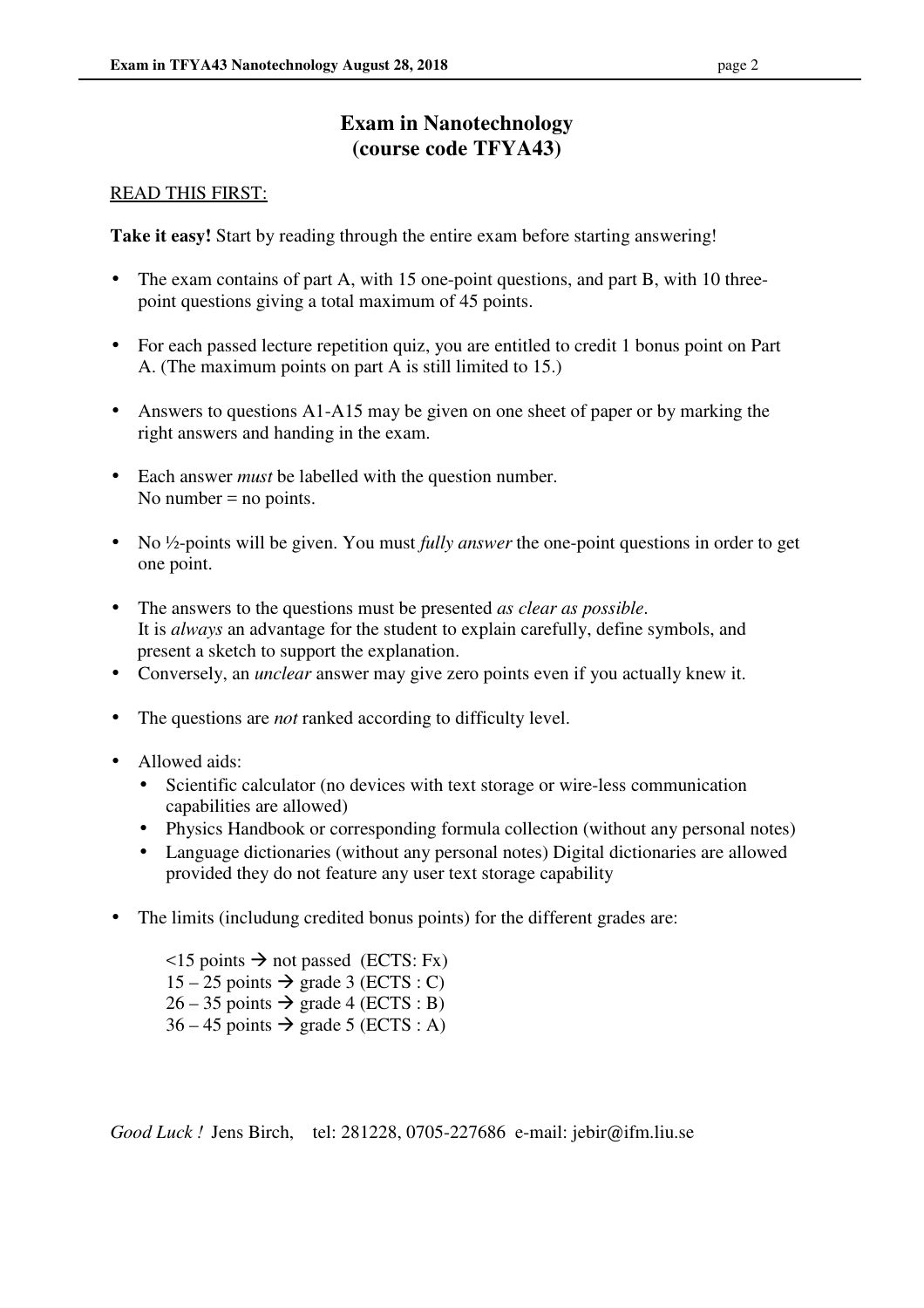# **PART A**

(Bonus points from the lecture quizes will be credited from part A only. The maximum score on Part A is 15 points no matter how many bonus points you have. Answers to questions A1-A15 may be given on one sheet of paper or by marking the right answers and handing in the exam.)

| A <sub>1</sub> | Which Nobel laureate in Physics invented<br>the transmission electron microscope?       | a) Ernst Ruska<br>b) Richard Feynmann<br>c) Gerhard Binnig                                                                                                                                                                                                                                                                 |
|----------------|-----------------------------------------------------------------------------------------|----------------------------------------------------------------------------------------------------------------------------------------------------------------------------------------------------------------------------------------------------------------------------------------------------------------------------|
| A2             | Why is the melting point (TM) of<br>nanoparticles lower than the<br>corresponding bulk? | The chemical bonds in the bulk of<br>a) nanoparticles are weakened in proportion to the<br>nanoparticle volume<br>Large surface relative to bulk leads to less<br>b)<br>bonds to be broken by thermal energy<br>Surface plasmons provide additional kinetic<br>c) energy which leads to less thermal energy is<br>required |
| A <sub>3</sub> | Surface plasmon resonance is                                                            | a resonant light emission from quantized<br>a)<br>states in semiconductors<br>a resonance between the surface charge and<br>b)<br>the electric field of light on metallic nano-<br>particles<br>$\mathbf{c})$<br>a resonance between a plasma and a surface                                                                |
| A4             | The SNOM is an optical characterization<br>technique                                    | whch utilizes an STM to record topography<br>a)<br>simultaneously<br>where several optical detection modes can be<br>b)<br>used to make the image<br>which utilizes the diffraction (Abbe) limit at<br>$\mathbf{c})$<br>far-field                                                                                          |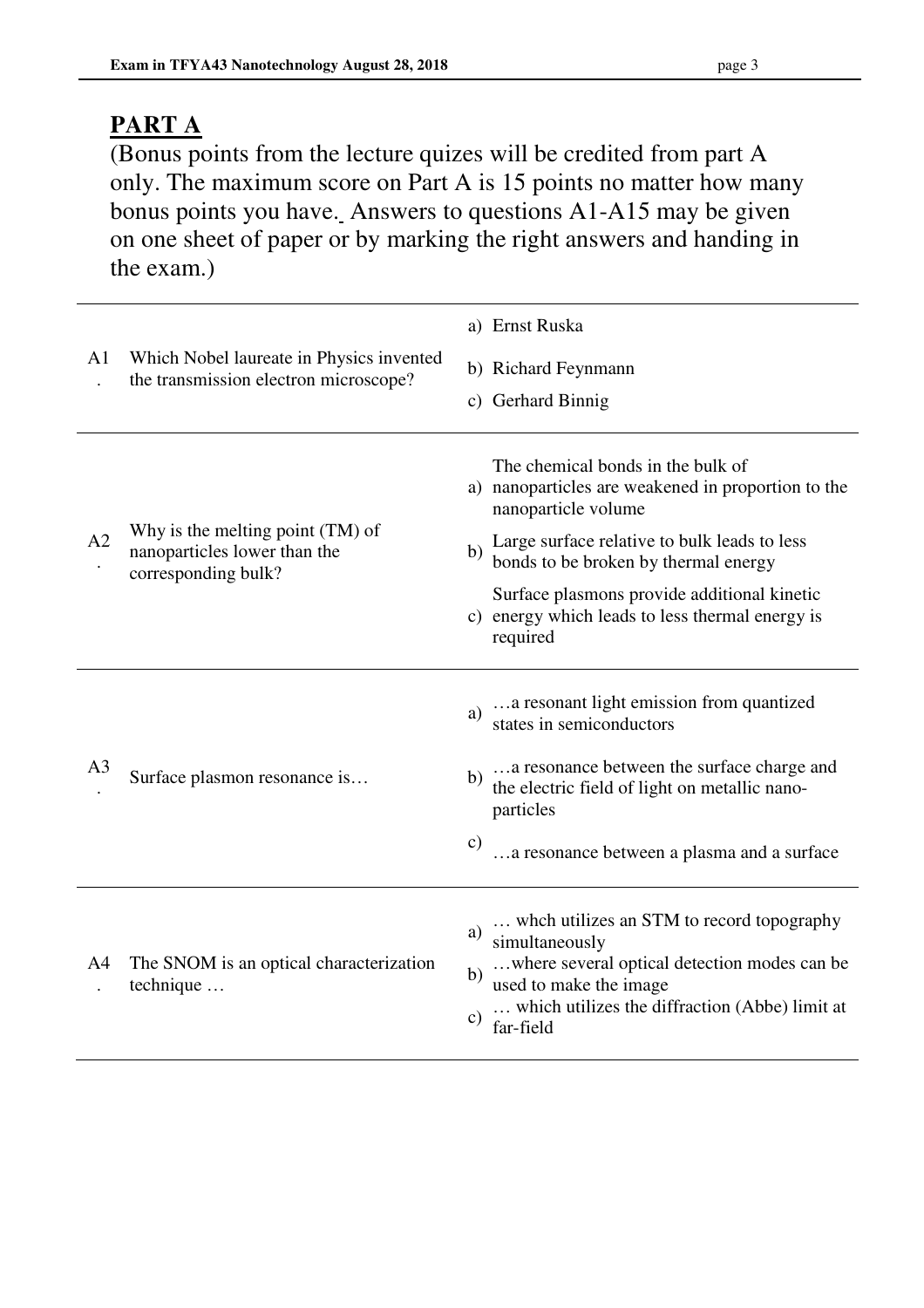| A5.            | With EBL                                                                                      | an electron beam is used to write patterns in<br>a)<br>resist<br>a Ga+ ion beam is used to etch away<br>b)<br>material on a nano-level<br>an electron beam is used to etch away<br>$\mathbf{c})$<br>material                  |
|----------------|-----------------------------------------------------------------------------------------------|-------------------------------------------------------------------------------------------------------------------------------------------------------------------------------------------------------------------------------|
| A6.            | The energy levels in a quantum<br>structure become more close to each<br>other                | a)  when the structure size decreases<br>b)  when the structure size increases.<br>when the band-gap difference between the<br>$\mathbf{c})$<br>two materials increases.                                                      |
| A7             | The "lotus effect" means self-cleaning<br>thanks to                                           | photocatalytic processes in nanoparticles<br>a)<br>using green light<br>a reduced surface energy of nanostructured<br>b)<br>surfaces<br>enzymes hindering algae and germs to attach<br>$\mathbf{c})$<br>to surfaces           |
| A8.            | "Exfoliation" is a method to make<br>graphene by                                              | extracting the top-most Si atoms from a<br>a) perfect SiC surface leaving graphene on the top<br>depositing carbon on polymer foils.<br>b)<br>lifting off graphene layers from a larger<br>$\mathbf{c})$<br>graphite crystal. |
| A <sub>9</sub> | The device scaling rule says:<br>If the gate length is reduced by 1/K,<br>then the            | a)  device area is scaled as 1/K.<br>b)  power consumption scales as 1/K.<br>c)  delay time is scaled as $1/K^2$ .                                                                                                            |
| A10            | To integrate spin-devices with<br>electronics, so called DMS materials are<br>used. These are | a)  doped magnetic superconductors.<br>b)  dilute magnetic semiconductors.<br>c) dia-magnetic semiconductors.                                                                                                                 |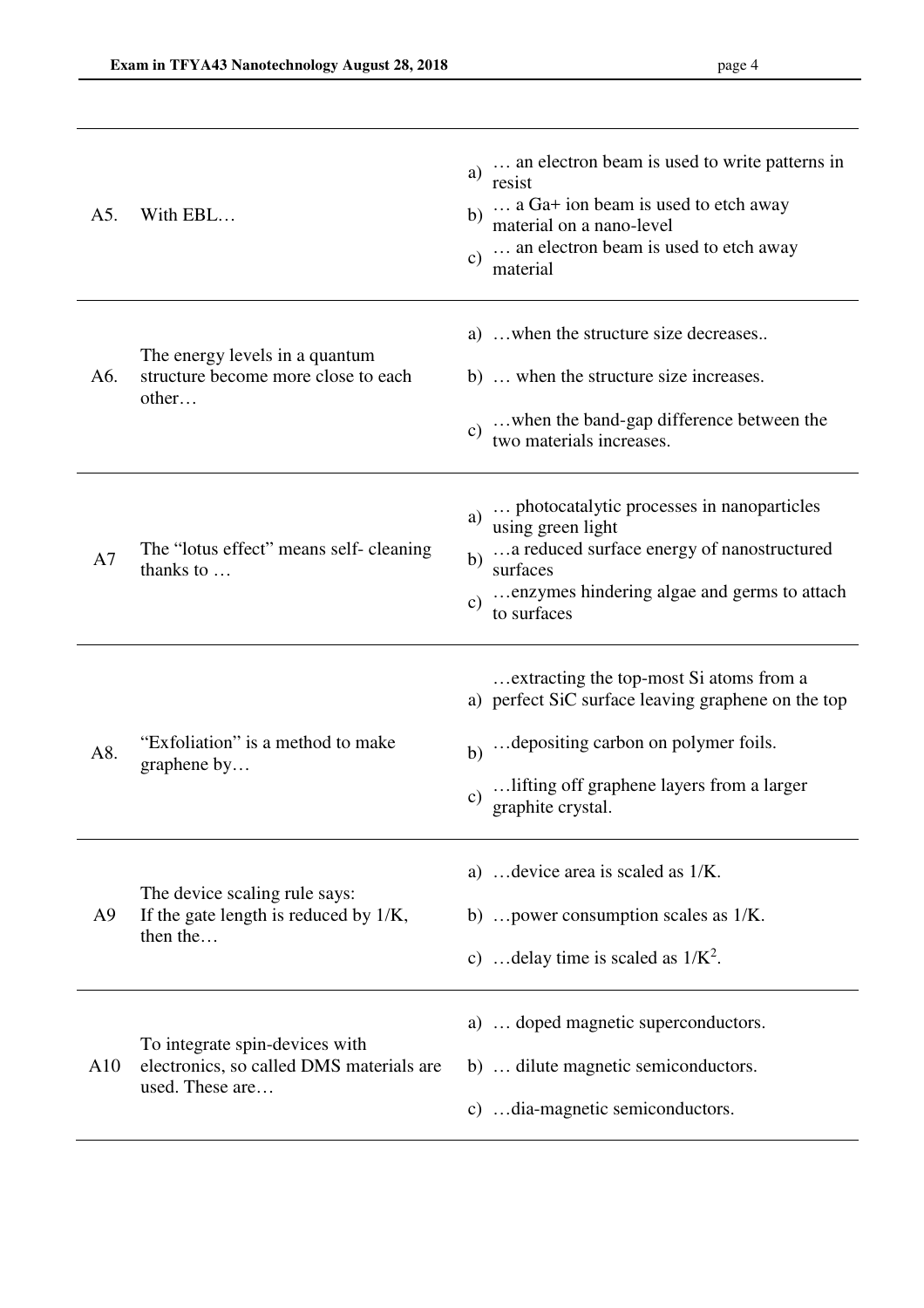| A11 | Up- $\&$ down-conversion in conjunction<br>with PV cells is used to | transform the incident light wavelength to<br>a)<br>match the absorbtion peak of the PV cell<br>b) shift the bandgap of the PV cell to match the<br>solar spectrum<br>c)  alter the output voltage to match other PV<br>cells                                                                        |
|-----|---------------------------------------------------------------------|------------------------------------------------------------------------------------------------------------------------------------------------------------------------------------------------------------------------------------------------------------------------------------------------------|
| A12 | A tandem PV cell has a high efficiency<br>because                   | two or more identical nano-cells are<br>a)<br>connected in parallel, yielding high current<br>two or more identical nano-cells are<br>b)<br>connected in series, yielding a high voltage<br>two or more cells absorbing different<br>c) energies are stacked to better utilize the solar<br>spectrum |
| A13 | In nanoplasmonic biodetection one uses<br>for example               | nano particles in the blood plasma for<br>a)<br>detection of certain biomolecules.<br>the change of the refractive index of<br>b) nanoparticles at the end of an optical fiber<br>probe is utilized.<br>c)  nano particles for drug delivery.                                                        |
| A14 | CPP is a parameter to estimate                                      | a)  possible shapes of aggregated block co-<br>polymers and lipids<br>b)  protein folding into helixes or sheets<br>c)  if a molecule is hydrophobic or hydrophilic.                                                                                                                                 |
| A15 | What detection mechanism is a Metal<br>Oxide Sensor based upon?     | a) Change of conductivity<br>b) Change of potential on the gate of a MOS-FET<br>transistor<br>Change of frequency of a surface acoustic<br>C)<br>wave                                                                                                                                                |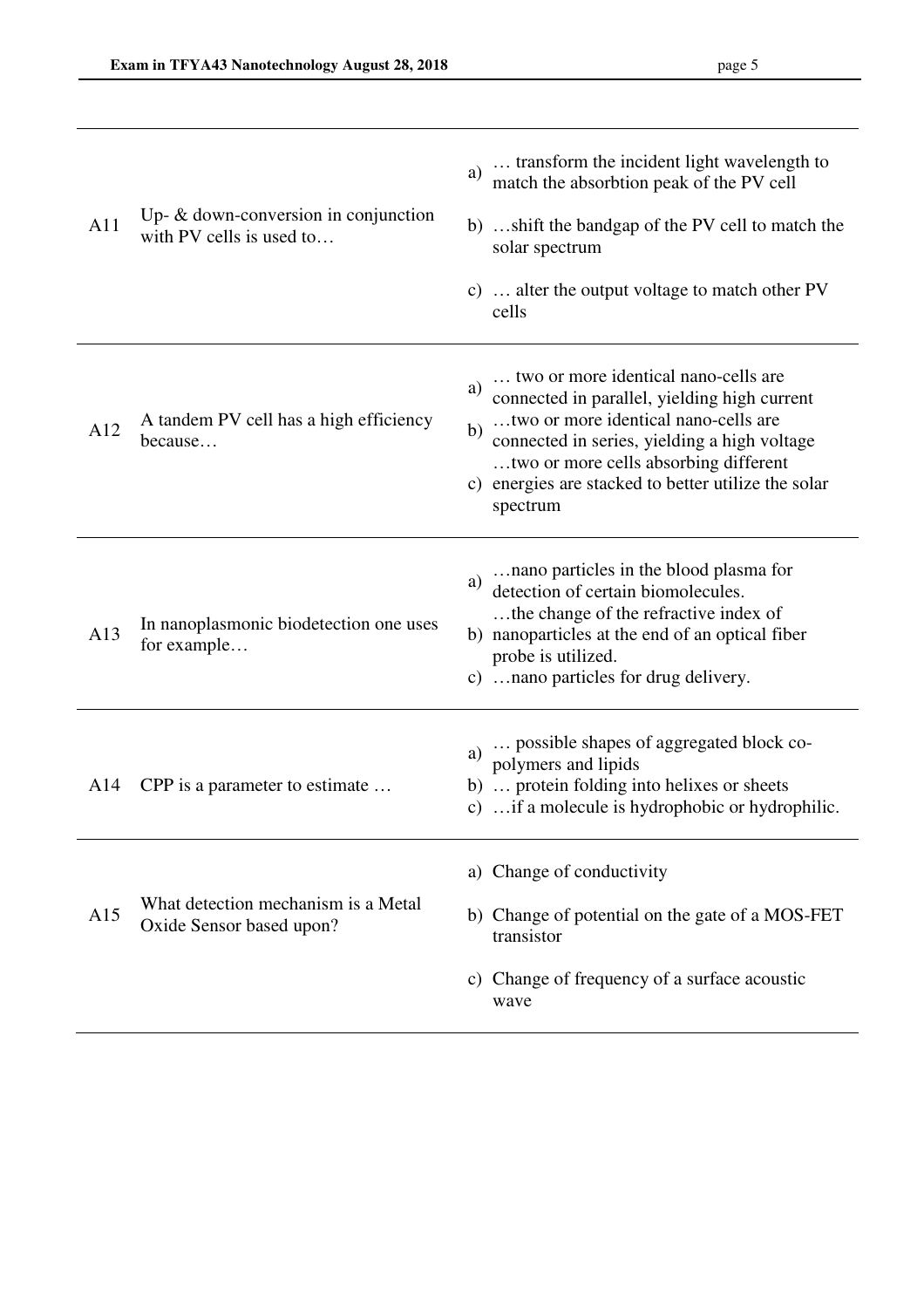# **PART B** (One B-question answered per sheet of paper.)

#### **Question B1.**

| a) | What are the requirements that has to be fulfilled by a technology in order for it to be<br>considered as "Nanotechnology"? | 2p |
|----|-----------------------------------------------------------------------------------------------------------------------------|----|
|    | b) What is additionally needed to define "Nanoscience"                                                                      | 1p |

## **Question B2.**

The quantum nature of the energy states (wavefunctions) of electrons (and other particles) confined in nano-structures are often utilized in nano-technology.

- a) *Draw the energy diagram* (valence and conduction bands) of a nano-sized semiconductor quantum well heterostructure so that charge carrier confinement can occur  **and** *indicate in the figure* the quantized states for confined electrons and holes. 2p
- b) *Explain, with the aid of the diagram you made in a),* how an exciton may be created and destroyed inside the quantum by interaction with external particles/waves. 1p

#### **Question B3.**

Several microscopy techniques exist for imaging of structures at the nanoscale and smaller.

| a) Make a sketch and explain the general principle for how the SEM works.        | 1p |
|----------------------------------------------------------------------------------|----|
| b) Mention one specimen property that always must be fulfilled for SEM analyses? | 1p |
| c) How can non-conducting samples be analyzed in the SEM.                        | 1p |

## **Question B4.**

Biologic Nanostructures

| a) What physical properties of aggregates of amphiphilic molecules (or polymers) defines |    |
|------------------------------------------------------------------------------------------|----|
| the CPP?                                                                                 |    |
| b) What can the CPP be used for?                                                         | 1p |
| c) What is a vesicle?                                                                    | 1p |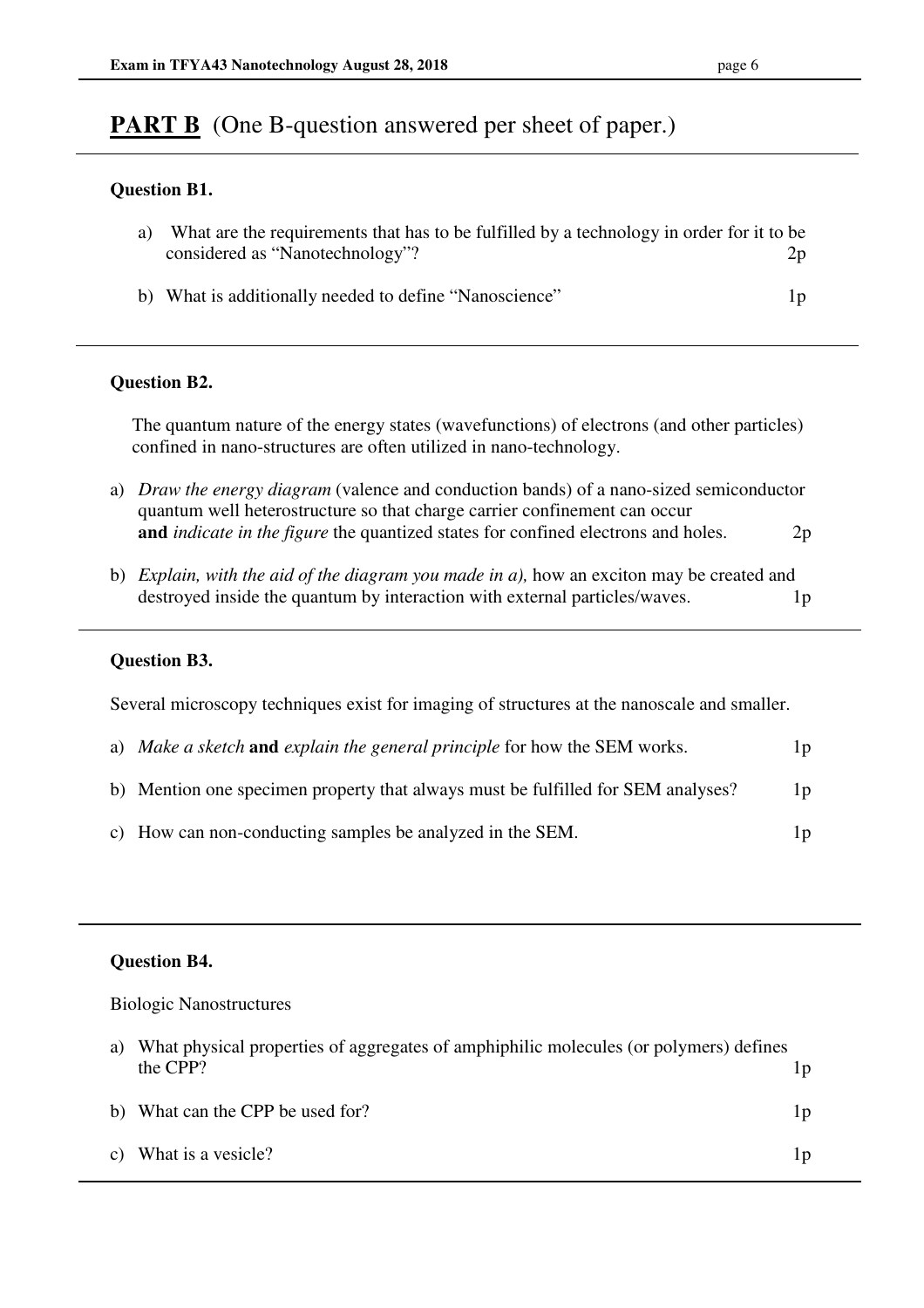#### **Question B5.**

Integrated circuits are utilizing smaller and smaller device structures and interconnects.

- a) Explain why nanoelectronics can solve the problem of so-called band-to-band tunnelling (BTBT). 1p
- b) *Make a simple sketch* of a non-planar FET (for example a FinFET or a nanowire MOSFET) **and** *explain what problem* in the planar transistor design that it solved. 2p

#### **Question B6.**

The bond structures of carbon in the form of diamond and in the form of graphene differ significantly:

- a) For each of these materials: *Make drawings* of the bonding orbitals **and** *write down their names* in the two figures. 2p
- b) For graphene, draw and name the orbital which is responsible for its high conductivity? You may use the drawing you made in B6 a) 1p

#### **Question B7.**

Nanotechnology have important applications for improvement of the environment and more efficient use of energy and for alternative energy sources.

- a) *Make a schematic drawing* **and**, with the aid of the drawing, *explain what physically happens* in TiO<sub>2</sub> nanoparticles, and at their surface, when they are used as self-cleaning or air-purificating material. 2p
- b) Explain why the antibacterial effect of silver nanoparticles depends on the particle shape.

 $1<sub>p</sub>$